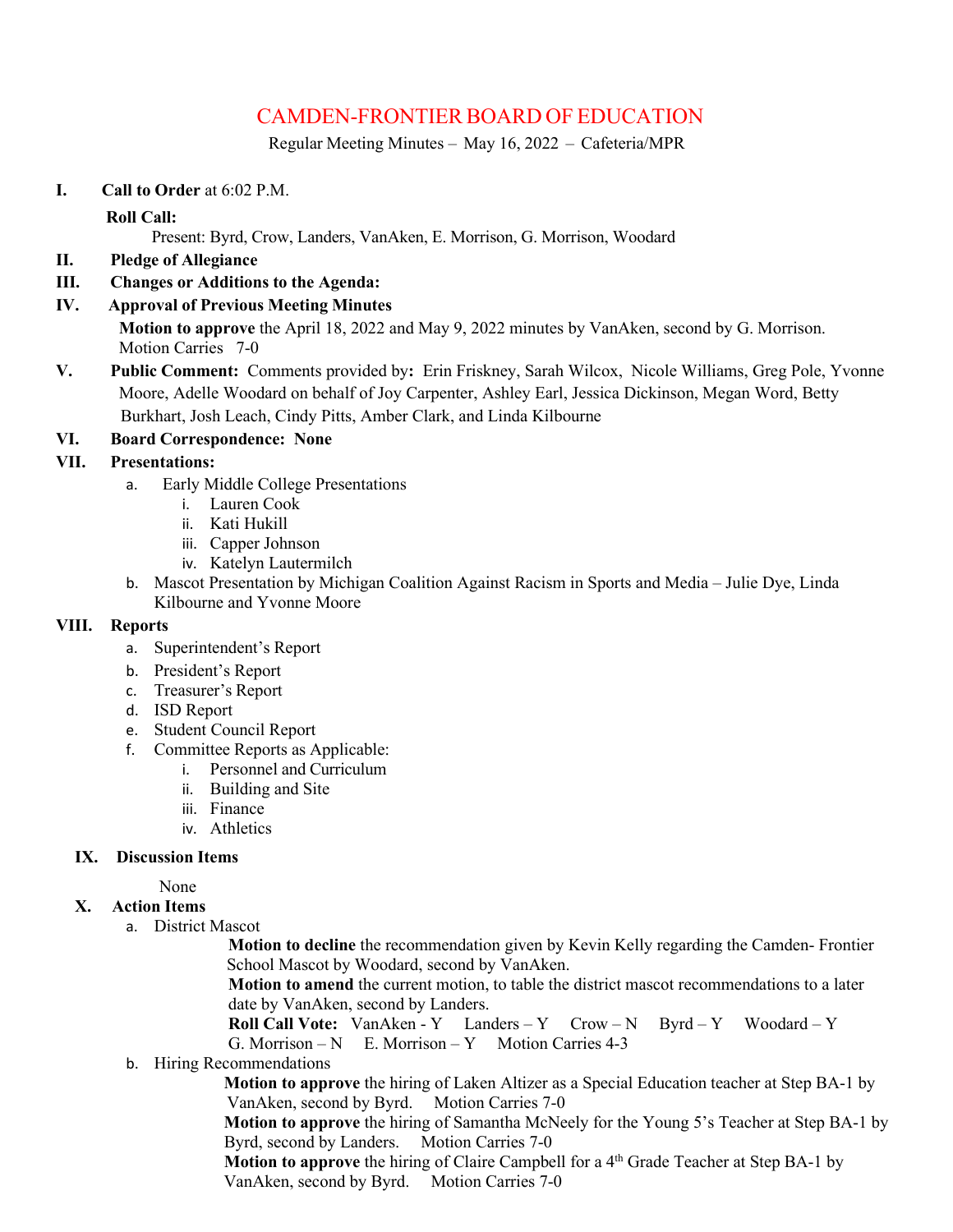- c. Policy Updates
	- i. Title XI Special Update
		- **Motion to approve** the Title XI Special Update by VanAken, second by Landers. Motion Carries 7-0
	- ii. Volume 35.1 Update

**Motion to approve** Volume 35.1 update by VanAken, second by Landers. Motion Carries 7-0 d. New Course Offering: History through Film (Elective)

> **Motion to approve** History through Film as an elective by Byrd, second by VanAken. Motion Carries 7-0

#### e. ISD Budget Resolution

**Motion to pass** the ISD 2022.2023 general fund operating budget resolution by VanAken, second by **Landers.** Motion Carries 7-0

f. April Payables

**Motion to approve** the April payables of \$707,489 by VanAken, second by Byrd. Motion Carries 7-0

# **XI. Annual Organizational Action Items**

# a. **Election of Board President Commencing July 1, 2022**

Nominations made for Lynn Landers and Emily Morrison.

Vote for Lynn Landers: 2 - 5

Vote for Emily Morrison: 5-2

Effective July 1, 2022, Emily Morrison will be President of the Camden-Frontier Board of Education,

# b. **Election of Board Vice Present Commencing July 1, 2022**

Nominations made for Nykol Byrd and Gary Morrison

Vote for Nykol Byrd: 3 – 4

Vote for Gary Morrison: 6-1

Effective July 1, 2022, Gary Morrison with be Vice President of the Camden-Frontier Board of Education.

# c. **Election of Board Treasurer Commencing July 1, 2022**

Nominations made for Nathan VanAken and Adelle Woodard Vote for Nathan Van $\lambda$ ken:  $7-0$ Vote for Adelle Woodard:  $1 - 6$ Effective July 1, 2022, Nathan VanAken will be Treasurer of the Camden-Frontier Board of Education

# d. **Election of Board Secretary Commencing July 1, 2022**

Nominations made for Nykol Byrd Vote for Nykol Byrd:  $7 - 0$ Effective July 1, 2022, Nykol Byrd will be Secretary of the Camden-Frontier Board of Education.

# **XII. Public Comment:** Comments provided by**:** Yvonne Moore, Greg Pole, Matt Word, Linda Kilbourne, Jed Hagarman, Jessica Dickinson, and Ashley Earl.

# **XIII. Adjournment**

**Motion** by Crow to adjourn the meeting at 8:09 P.M.

Respectfully Submitted

 $\mathcal{L}_\text{max}$  , where  $\mathcal{L}_\text{max}$  , we have the set of  $\mathcal{L}_\text{max}$ Nykol Byrd, Board Secretary